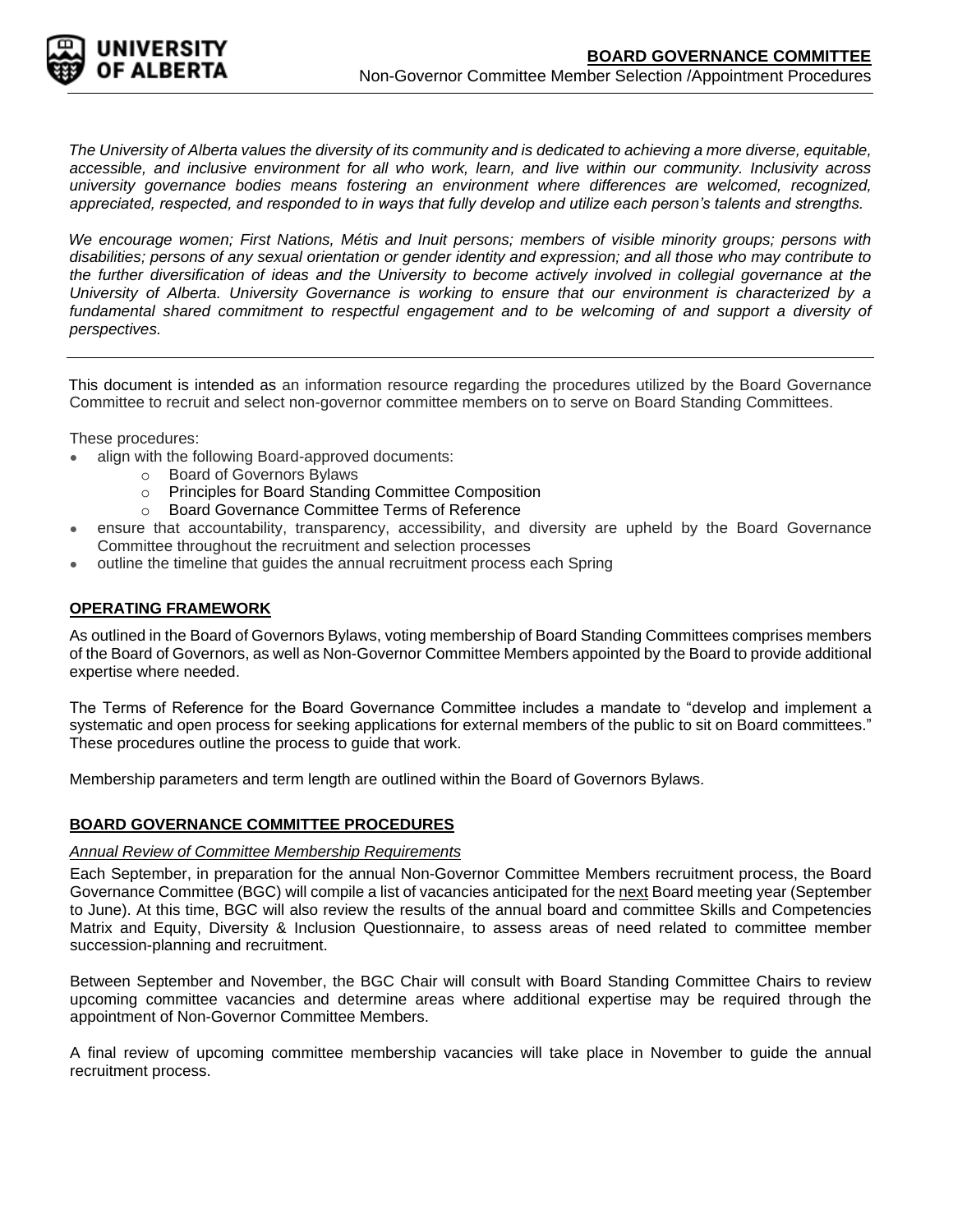

## *Determination of Annual Advertising Plan and Recruitment Timeline*

At its November meeting, the BGC will consider targeted advertising messaging and strategies, including the use of non-traditional and broad distribution networks, and will establish the timeline for the upcoming recruitment process.

### *Establishment of Board Governance Committee Selection Sub-Committee*

The BGC will annually approve the membership of a Board Governance Committee Selection Sub-Committee ("selection committee"), a small sub-set of BGC tasked with providing focused consideration and review of applications, including interviews with shortlisted candidates, and ultimately with forming membership recommendations for BGC's recommendation to the Board of Governors.

#### *Unexpected Vacancies*

In the event that unexpected vacancies arise as a result of a serving member resigning from their appointed seat, the BGC may need to assess the sensitivities of those vacancies and determine whether an amended Non-Governor Committee Members appointment process is required.

## **APPLICATION PROCEDURES**

In early January, advertisements to fill anticipated membership vacancies for the coming Board meeting year are widely broadcasted. Interested individuals are called upon to complete and submit a [Non-Governor Committee](https://docs.google.com/forms/d/e/1FAIpQLScIsbAlP41jX22C83uiIrAEetxfn3mx5vxTTI25DUT7BvuNbQ/viewform) Member [application form](https://docs.google.com/forms/d/e/1FAIpQLScIsbAlP41jX22C83uiIrAEetxfn3mx5vxTTI25DUT7BvuNbQ/viewform)*.* Advertisements will run from January to early April, however the application form will remain open on the website throughout the year.

An application form is completed and submitted online and includes requirements such as: contact details of the applicant; a brief expression of interest; resume and occupation/volunteer experience; a skills matrix questionnaire; and personal references with contact information.

Each application form is received electronically by the Board Secretary and Manager of Board Services (Board Secretary) who verifies the completeness of the application and prepares the package of applications for review by the selection committee.

Applications from previous recruitments may be considered if unsuccessful applicants agreed to keep their application on file for future consideration.

## **SELECTION COMMITTEE PROCEDURES**

# *Membership*

Membership of the selection committee is determined by the Board Governance Committee (BGC) on an annual basis, and should include, where possible:

- The BGC Chair or Vice-Chair (as the selection committee Chair)
- No more than four other members of BGC (including ex-officio members)
- Up to two chairs of Board Standing Committees, if required for committee-specific membership needs
- The Board Secretary and Manager of Board Services (as committee secretary)

#### *Conflict declarations*

Selection committee members must act fairly, objectively, and equitably in selecting candidates for membership positions. Members must disclose to the committee any relationship they may have with a nominee before consideration by the committee of that person's application. If a committee member determines that their relationship with a nominee is such that the committee member cannot act fairly and objectively in considering that person's application, or if the committee determines that the nature of the relationship is such that there is a reasonable perception that the committee member cannot act fairly and objectively, that committee member shall recuse themselves from the discussion and vote of that application.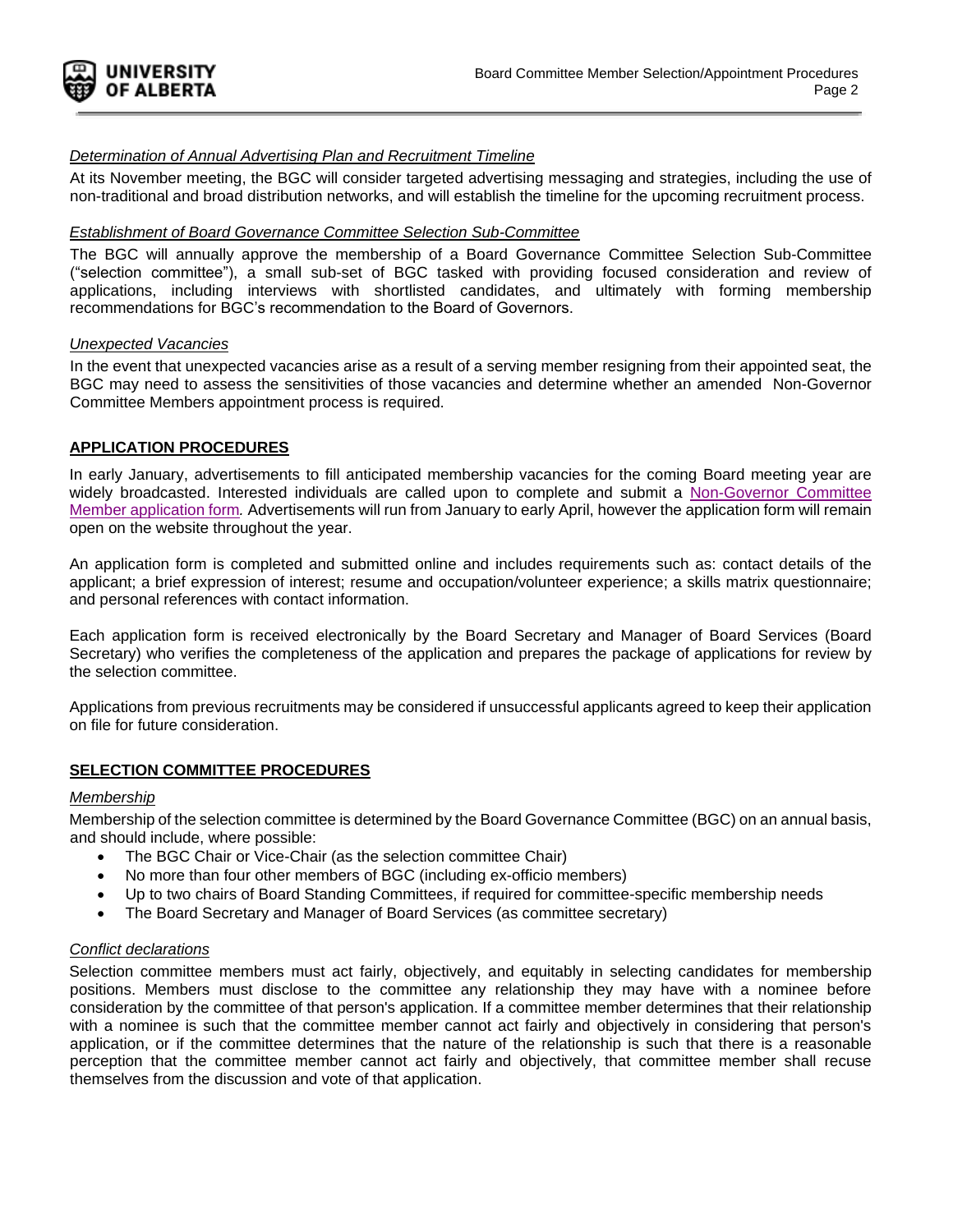

# *Application of Principles of Equity, Diversity and Inclusivity*

Selection Committee:

- If diverse representation cannot be achieved on the committee, then two members shall be appointed as EDI champions for the process.
- The committee shall undertake EDI training prior to beginning any deliberations, including shortlisting.

Shortlisting:

- The committee shall use a rubric to review applications/candidates.
- The rubric will take into consideration the need to expand the definition of suitability to include non-traditional forms of community and public service.
- The rubric will include screening for qualities and qualifications that will allow the candidate to contribute to the University's mandate and commitments to equity, diversity, and inclusivity.
- The committee will develop a long short list to ensure a diverse candidate pool

## *Short-listing:*

Selection committee short-listing meetings will typically take place in late-April or early-May. These meetings will be held *in-camera* to enable a confidential and vigorous review of all applications submitted.

To help inform membership recommendations, the selection committee will:

- Review the approved committee compositions and skills matrices for all Board standing committees
- Review and discuss upcoming committee vacancies and member criteria, as determined in advance by the BGC
- Review the attributes and relevant qualifications of each applicant (as submitted by the application form)

Following a review of all applications, the Chair will call for a motion to put forward name(s) for recommendation for interview. Once a motion is seconded, further discussion will take place, followed by a simple majority vote by show of hand.

The selection committee may agree not to fill a vacancy at hand should there be no eligible applicants, and may propose to the BGC an alternate strategy to fill that seat, if necessary.

## *Interviews*

Interviews will typically be held in early to mid-May, in-person where possible. Interviews will be conducted *in-camera*  with short-listed applicants and members of the selection committee (not all selection committee members must be present, but participation in interviews must be consistent to allow for fair and equitable consideration of applicants).

# **COMMUNICATION PROCEDURES**

## *With BGC and the Board of Governors*

Through the BGC Chair, the selection committee will put forward a formal recommendation of committee appointments to BGC at the May BGC meeting for consideration of recommendation for final approval by the Board of Governors at the June Board meeting.

# *With Applicants*

Should an applicant be shortlisted by the selection committee, the Board Secretary will contact the applicant and arrange for an interview with the selection committee. Reference checks will be conducted in strict confidence by the BGC Chair.

Following the interviews, and upon reaching a decision for recommendation to the BGC, candidates (successful or unsuccessful) will be contacted by the BGC Chair regarding the outcomes.

- Successful candidates will be asked to confirm their continued membership interest by accepting the selections recommendation for appointment. Upon consent, the candidate's name will go forward to BGC and for appointment approval.
- The BGC Chair, on the advice of the selection committee, may choose to ask unsuccessful candidates if they would be interested in keeping their application on file for future consideration.